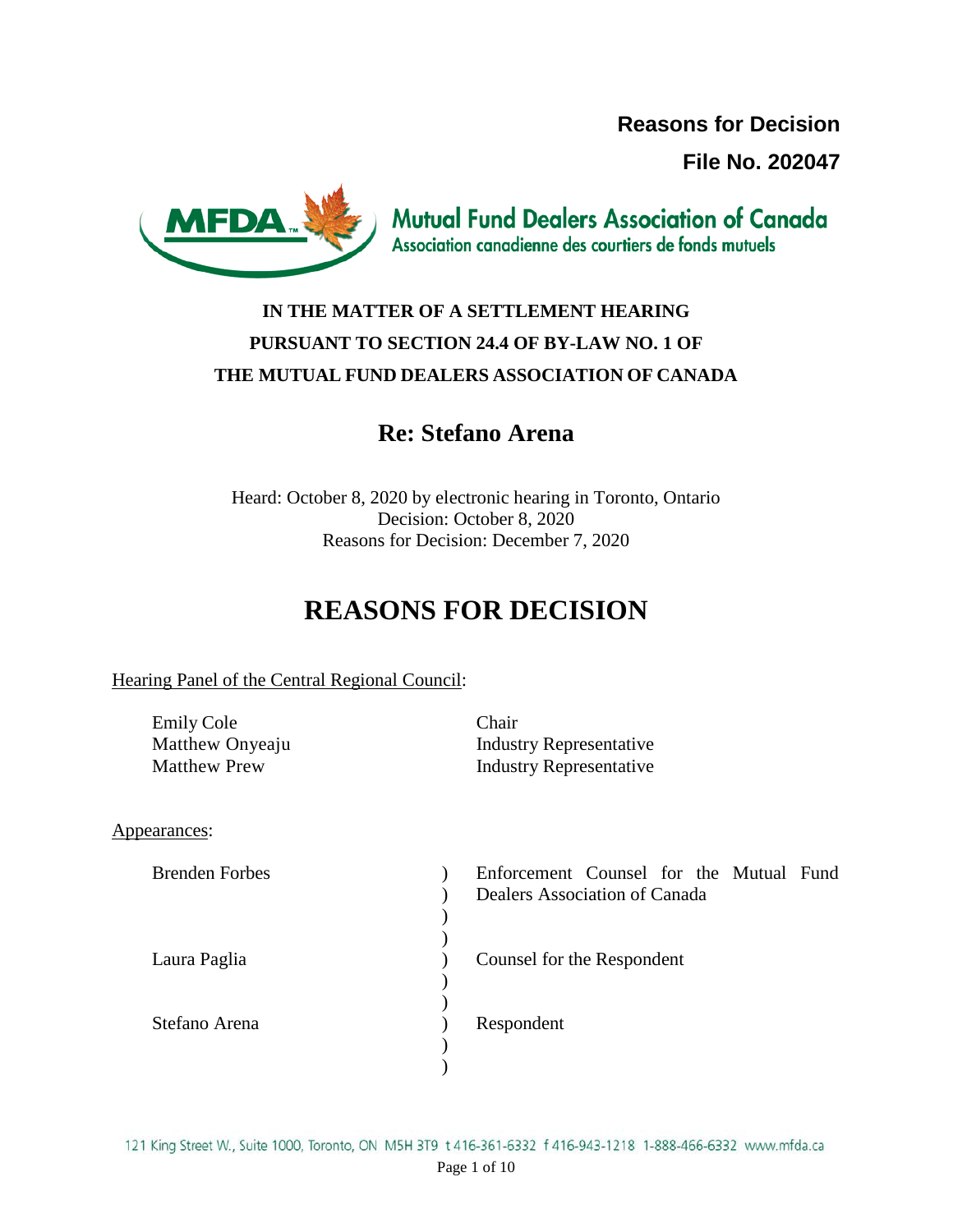# **I. INTRODUCTION**

1. This was a hearing pursuant to section 24.4 of By-Law No.1 of the Mutual Fund Dealers Association of Canada ("MFDA") to consider a settlement agreement between Staff of the MFDA ("Staff") and the Respondent, Stefano Arena executed August 28, 2020 (the "Settlement Agreement").

2. After reviewing the proposed Settlement Agreement and the material filed by Staff and hearing the submissions of counsel for Staff and counsel for the Respondent, the Hearing Panel accepted the Settlement Agreement attached and signed an order reflecting our approval. These are the reasons for our decision:

# **II. CONTRAVENTIONS**

3. The Respondent admits that between June 2016 and May 2018, he processed switches on behalf of clients using his discretion to determine the timing and amount of the switches, contrary to the Member's policies and procedures and MFDA Rules 2.3.1(b), 2.1.1, 1.1.2 and 2.5.1.

4. Since July 1999, the Respondent has been registered in Ontario as a mutual fund salesperson (now known as a dealing representative)<sup>[1](#page-1-0)</sup> with Sun Life Financial Investment Services (Canada) Inc. (the "Member"), a Member of the MFDA.

# **III. PROPOSED SANCTIONS**

5. The Respondent agrees to accept the following penalties:

- a) he will be suspended from conducting securities related business in any capacity while in the employ of or associated with any MFDA Member for a period of two months commencing from the date the Settlement Agreement is accepted by the Hearing Panel;
- b) he will pay a fine in the amount of \$35,000 in certified funds upon acceptance of the Settlement Agreement; and

<span id="page-1-0"></span> $1$  In September 2009, the registration category mutual fund salesperson was changed to "dealing representative" when National Instrument 31-103 came into force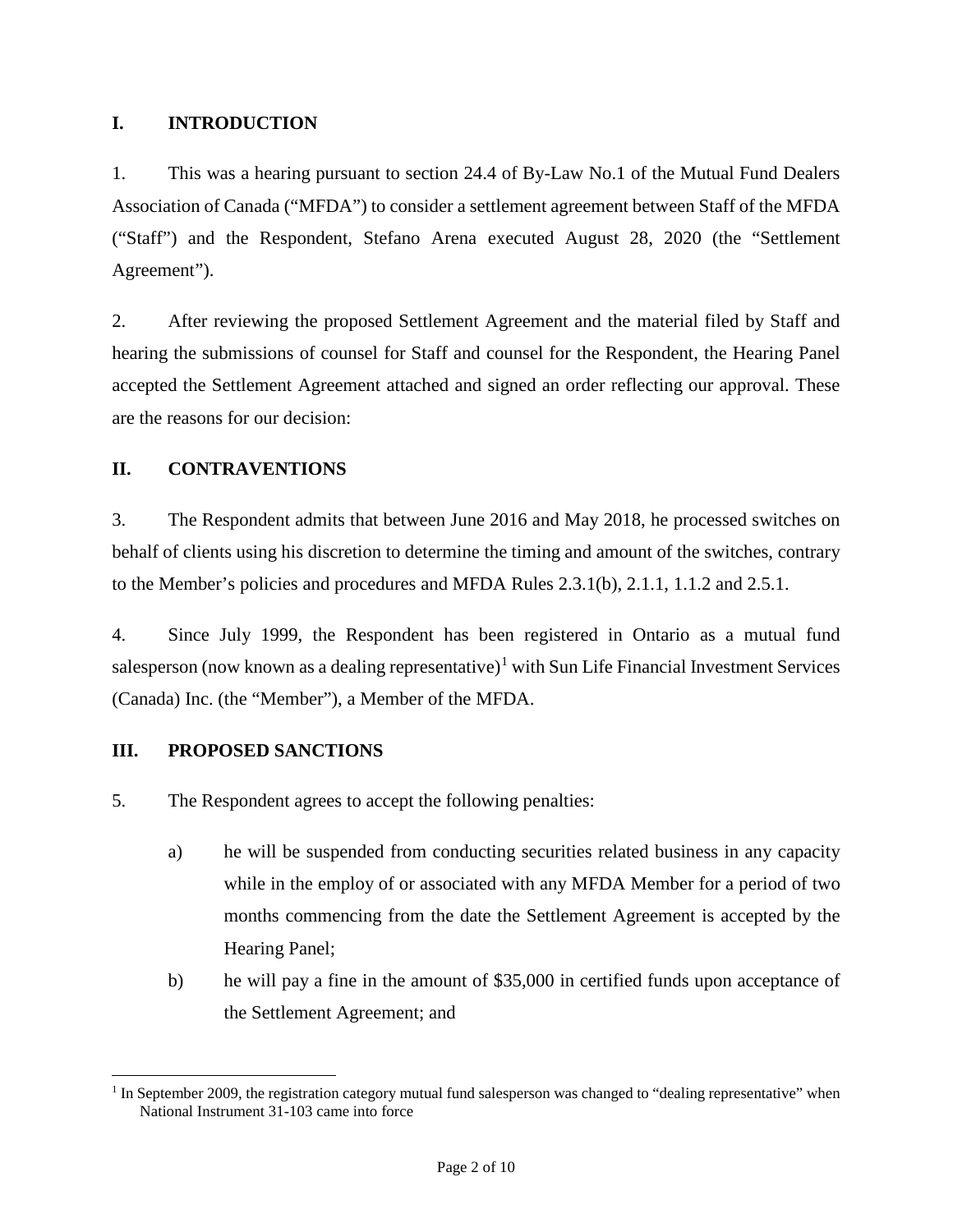c) he will pay costs in the amount of \$5,000 in certified funds upon acceptance of the Settlement Agreement.

# **IV. AGREED FACTS**

#### **Registration History**

6. At all material times, the Respondent conducted business in the Scarborough, Ontario area.

#### **Discretionary Trading**

7. At all material times, the Member's policies and procedures prohibited Approved Persons from engaging in discretionary trading.

8. Specifically, the Member's policies and procedures required Approved Persons to obtain specific instructions relating to all elements of a trade from a client prior to the execution of a trade. The elements of a trade include:

- a) The selection of the investment to be purchased or sold;
- b) The amount of the investment to be purchased or sold; and
- c) The timing of the trade.

9. Between June 2016 and May 2018, the Respondent engaged in discretionary trading by processing approximately 1062 switches from money market to equity mutual funds on behalf of 36 clients when he determined the timing and amount of the switches without obtaining specific instructions of the clients for these elements of the transaction at the time of processing the transactions.

10. At initial meetings with the clients, the Respondent completed Know-Your-Client ("KYC") documents and Investor Profile Questionnaires ("IPQs").

11. The completed IPQs and KYC documents provided risk tolerances and investment objectives for each client. The Respondent recommended a portfolio of equity mutual funds to the clients, based on the risk tolerances and investment objectives for each client found in the clients' IPQs and KYC documents. The Respondent states that, at the time of recommending the portfolio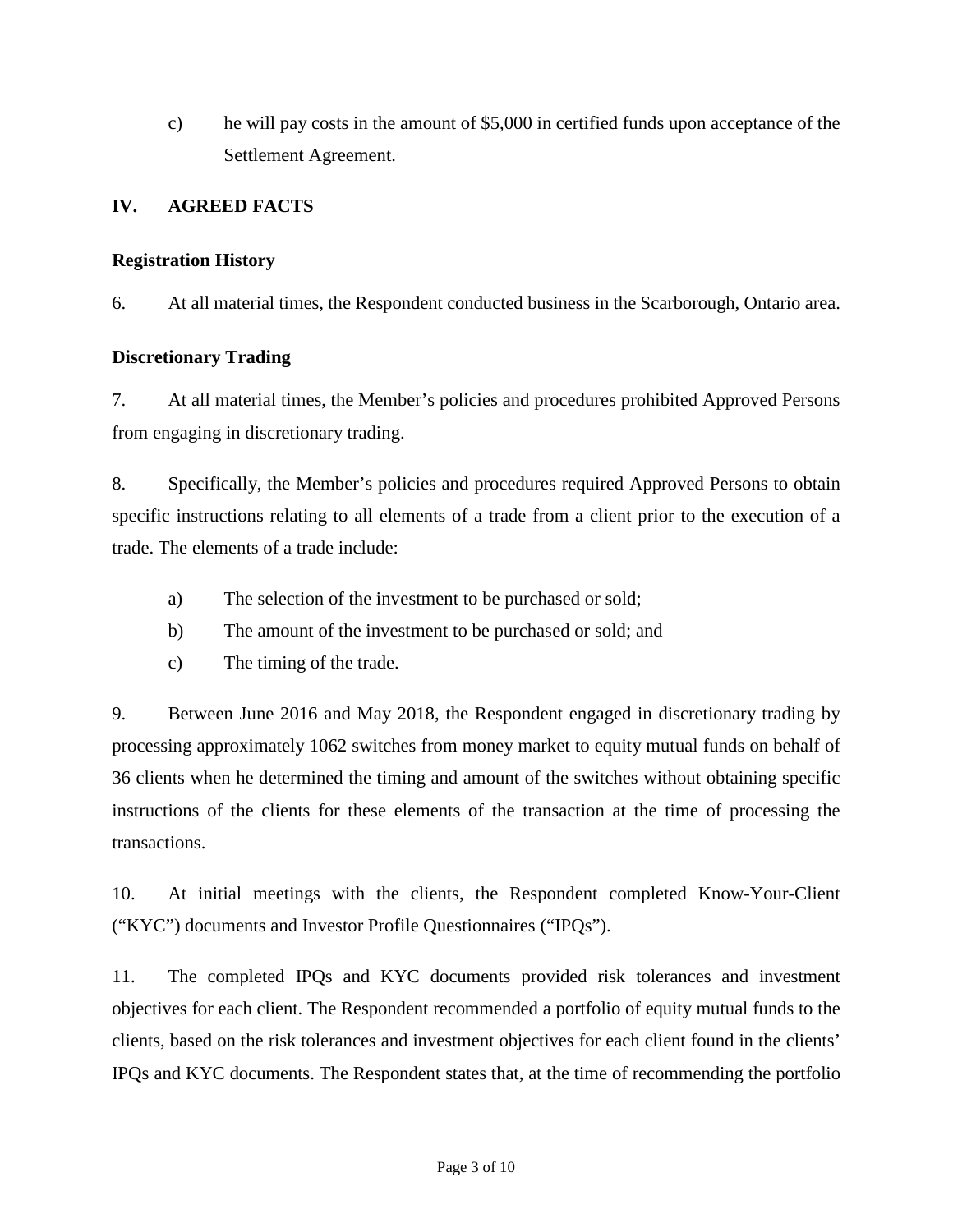of equity mutual funds to the clients, he provided fund facts for each mutual fund purchased to the clients which included the price of the funds chosen on the date the fund facts were provided.

12. The Respondent also states that he discussed with the clients which equity mutual funds were to be purchased as part of the portfolio of equity mutual funds, and that the total amount the clients invested in money market mutual funds would be invested in the equity mutual funds the clients had chosen, periodically, through a series of switches by the Respondent. The Respondent states the clients instructed him to proceed in this manner. The Respondent did not maintain sufficient notes of these discussions with the clients.

13. The Respondent placed all initial client monies transferred into the Member from other financial institutions into money market mutual funds on behalf of the clients in accordance with the clients' instructions obtained during the initial meetings with the clients.

14. The Respondent then periodically processed a total of approximately 1062 switches from the money market mutual funds into the equity mutual funds in the client accounts using his discretion to determine the timing and the amount of the switches without further discussing these elements of the transactions with the clients prior to processing the switches in each instance.

15. The Respondent states that the clients received a further fund facts from the Member along with their trade confirmation shortly after the switches from money market mutual funds to equity mutual funds.

16. The Respondent also states that he exercised discretion regarding the switches as described in paragraphs 13 to 15 above, within each client account in order to achieve a lower average cost for the equity mutual fund units purchased on behalf of the clients by attempting to purchase the equity mutual funds at times where the market price for the mutual funds had decreased.

# **The Member's Investigation**

17. In May 2018, the Member's compliance department conducted trade reviews of the switches from money market mutual funds to equity mutual funds made by the Respondent on behalf of two clients. Based on the findings from its review, the Member began an investigation into the Respondent's conduct which is the subject of this Settlement Agreement.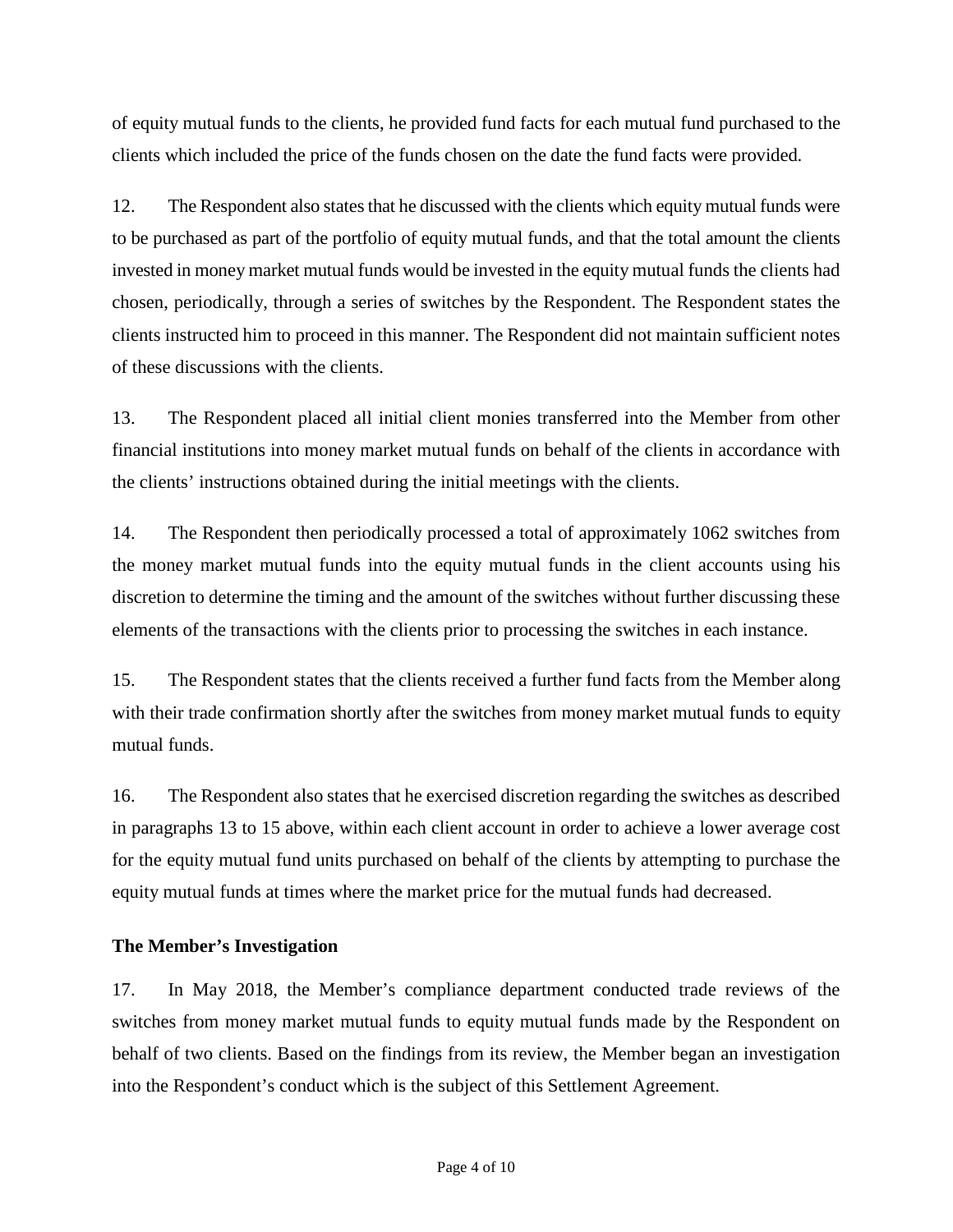18. The Respondent states that, as of May 2018, he has ceased engaging in discretionary trading.

19. In July 2018, after a review of the Respondent's conduct, the Member placed the Respondent under close supervision.

20. On August 10, 2018, the Member sent audit letters to all clients whose accounts were serviced by the Respondent. The audit letter asked the clients to verify, among other things, that all transactions within the account had been authorized by the client. The letter further provided clients with an opportunity to raise any concerns regarding their account to the Member. The Member did not receive any responses from any clients which indicated that the Respondent had placed trades in the client accounts without the authorization of the clients or raised concerns regarding the transactions in their accounts.

21. In December 2018, the Member removed the Respondent from close supervision and placed him under enhanced supervision.

22. In December 2019, the Member removed the Respondent from enhanced supervision.

23. The Member's close supervision and enhanced supervision did not give rise to compliance concerns regarding the Respondent.

24. The Respondent paid the Member approximately \$17,786 for costs related to the Member's close supervision and enhanced supervision of the Respondent.

#### **Additional Factors**

25. There is no evidence that the Respondent received any financial benefit from engaging in the misconduct described above beyond any commissions and fees that he would ordinarily be entitled to receive had the transactions been carried out in the proper manner.

26. The Respondent states that he mistakenly believed that the Limited Trading Authorization provided by clients permitted him to exercise discretion to process the switches as described above. The Respondent has expressed remorse for his actions.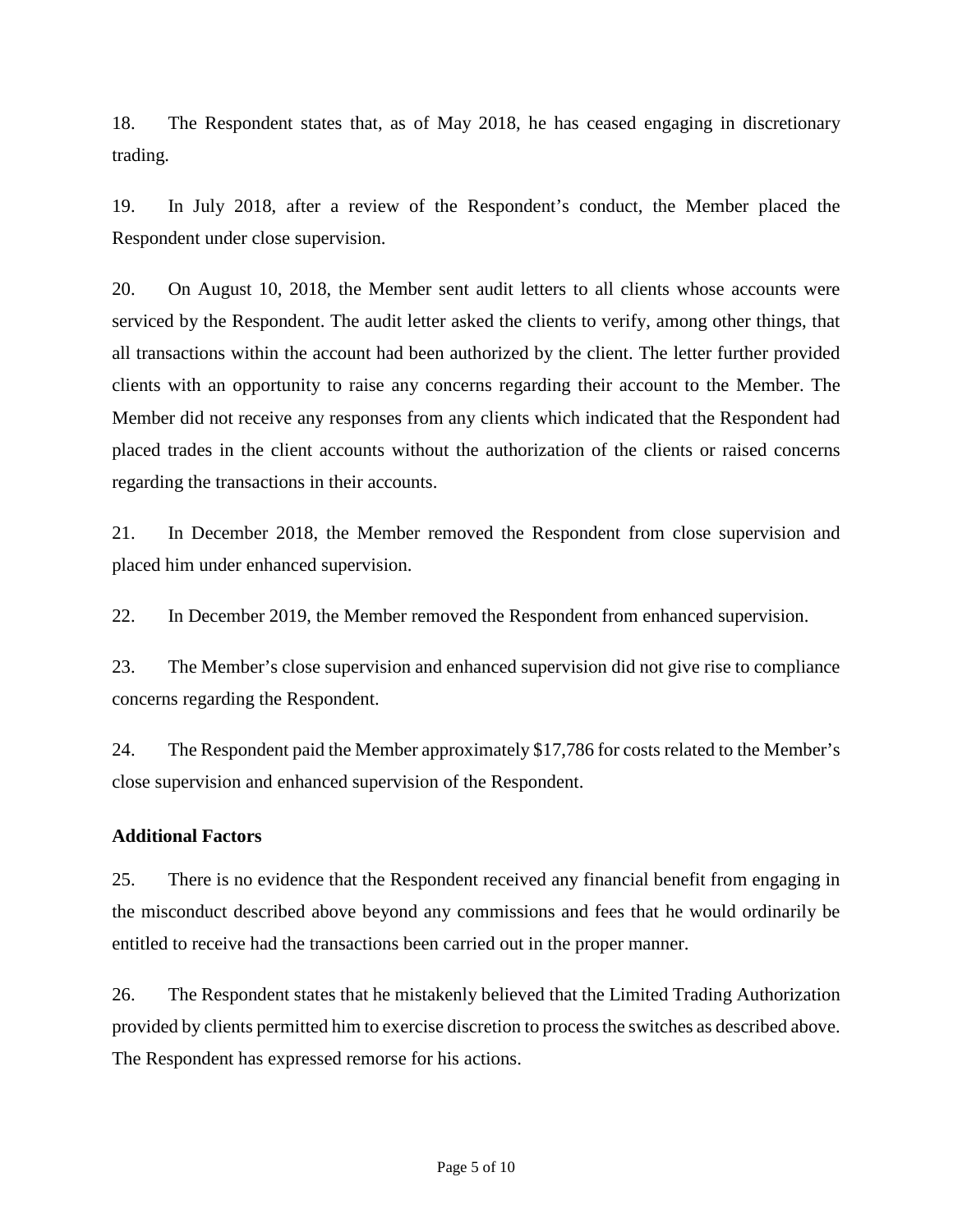27. There is no evidence of any client loss or additional costs to any clients relating to the Respondent's misconduct.

28. The Respondent has not been the subject of any client complaints related to the misconduct in this Settlement Agreement.

29. The Respondent has not previously been the subject of MFDA disciplinary proceedings.

30. By entering into this Settlement Agreement, the Respondent has saved the MFDA the time, resources, and expenses associated with conducting a full hearing of the allegations.

# **V. ANALYSIS**

# **A. Jurisdiction and Role of the Panel**

31. A Hearing Panel is authorized to either accept or reject a settlement agreement.

Section 24.4.3 of MFDA By-law No. 1

32. The role of a Hearing Panel in reviewing a settlement agreement is to determine whether the proposed penalties agreed to by Staff and the Respondent fall within a reasonable range of appropriateness – not to determine what is, in its view, the correct penalty. A Hearing Panel "will tend not to alter a penalty that it considers to be within a reasonable range, taking into account the settlement process and the fact that the parties have agreed. It will not reject a settlement unless it views the penalty as clearly falling outside a reasonable range of appropriateness." *Mílewski (Re)*, [1999] I.D.A.C.D. No. 17.

*Sterling Mutuals Inc. (Re)*, 2008 LNCMFDA 16 at para 37

33. Settlements are to be encouraged. They help the MFDA meet its primary objective of investor protection and provide a practical and efficient way of addressing misconduct in the mutual fund industry. Where the Respondent admits his misconduct and takes responsibility for it, it is more likely he will comply with the sanctions imposed. In addition, where the parties can agree upon appropriate sanctions, settlements can save time, conserve the MFDA's limited resources and provide greater certainty.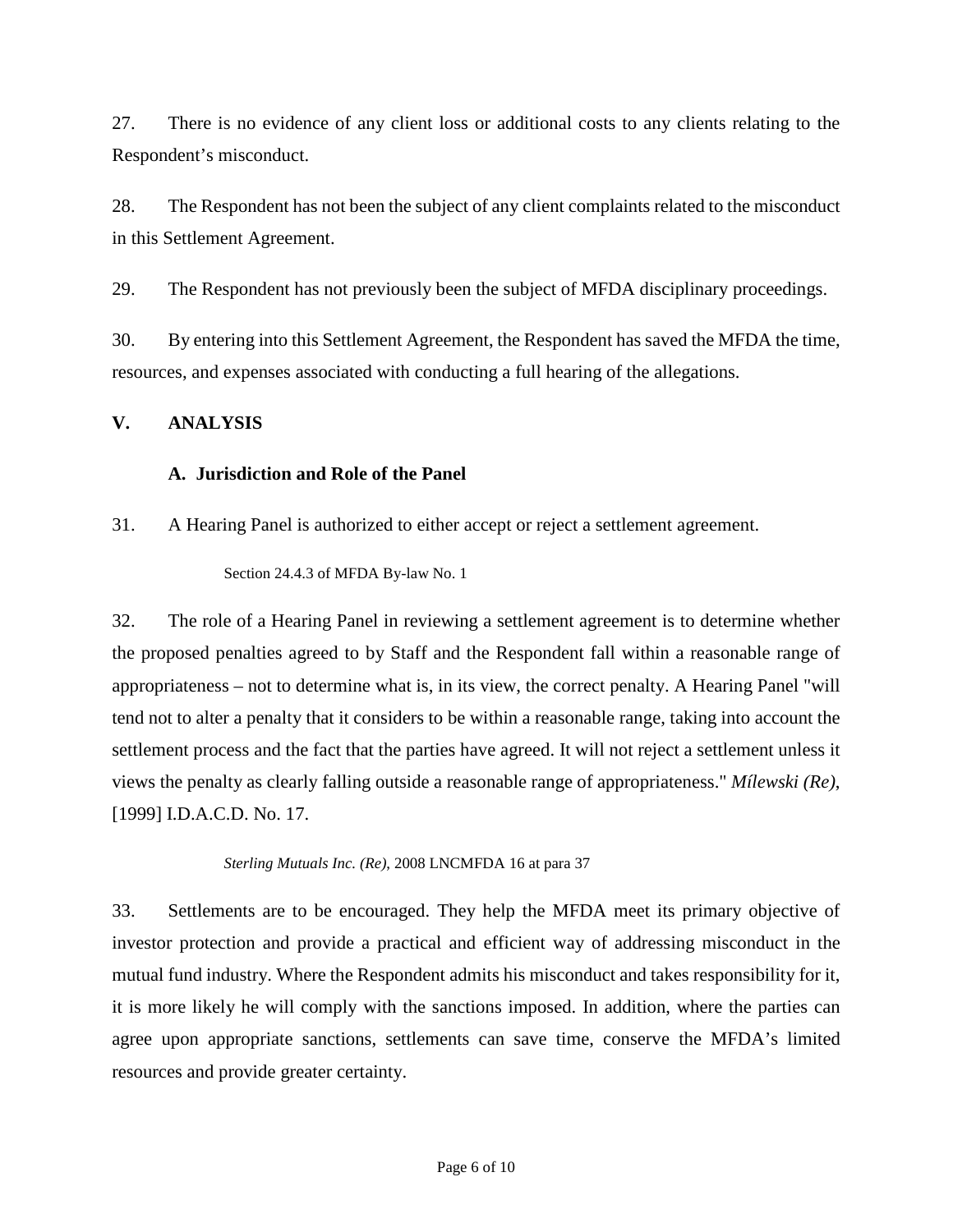*British Columbia (Securities Commission v. Seifert*, [2006] B.C.J. No 225 at paras. 48-49 (S.C.), aff'd [2007 B.C.J. No 2186 at para. 31 (C.A.)

#### **B. The Seriousness of the Misconduct**

34. In concluding that the proposed penalty falls within a reasonable range of appropriateness, we considered the seriousness of the misconduct, the aggravating and mitigating factors that are present in this case and the sentencing principles of general and specific deterrence.

> *Breckenridge (Re)*, MFDA File No. 200718, Hearing Panel of the Central Regional Council, Decision and Reasons dated November 14, 2007 at para. 71

35. The Respondent's misconduct is serious in nature, duration, and frequency**.** The Respondent admitted that over a period of nearly two years he contravened the Member's policies and procedures and MFDA Rules 2.3.1(b), 2.1.1, 1.1.2 and 2.5.1 by processing 1062 switches on behalf of 36 clients using his discretion to determine the timing and amount of the switches. By processing switches on behalf of clients using his discretion to determine the timing and amount of the switches the Respondent engaged in discretionary trading. Discretionary trading is expressly prohibited by MFDA Rule 2.3.1 (b). MFDA Hearing Panels have also held that, where an Approved Person engages in discretionary trading contrary to MFDA Rule 2.3.1, the Approved Person has also contravened MFDA Rule 2.1.1.

> *Martell (Re)*, [2018] Hearing Panel of the Pacific Regional Council, MFDA File No. 201782, Panel Decision dated October 29, 2018.

> *Carney (Re)*, [2017] Hearing Panel of the Central Regional Counsel, MFDA File No. 201646, Panel Decision dated May 9, 2017 at para 12.

36. Discretionary trading was also contrary to the Respondent's Member's policies and procedures. MFDA Hearing Panels have held that, where an Approved Person engages in discretionary trading contrary to the policies and procedures of the Member, the Approved Person has contravened MFDA Rules 1.1.2 and 2.5.1.

> *Chiu (Re)*, [2017] Hearing Panel of the Central Regional Council, MFDA File No. 201757, Panel Decision dated October 20, 2017

> *Halloran (Re)*, [2019] Hearing Panel of the Central Regional Council, MFDA File No. 201905, Panel Decision dated May 30, 2019

37. An Approved Person is required to obtain client instructions about each of the elements of every trade. Unauthorized discretionary trading removes the client's ability to make informed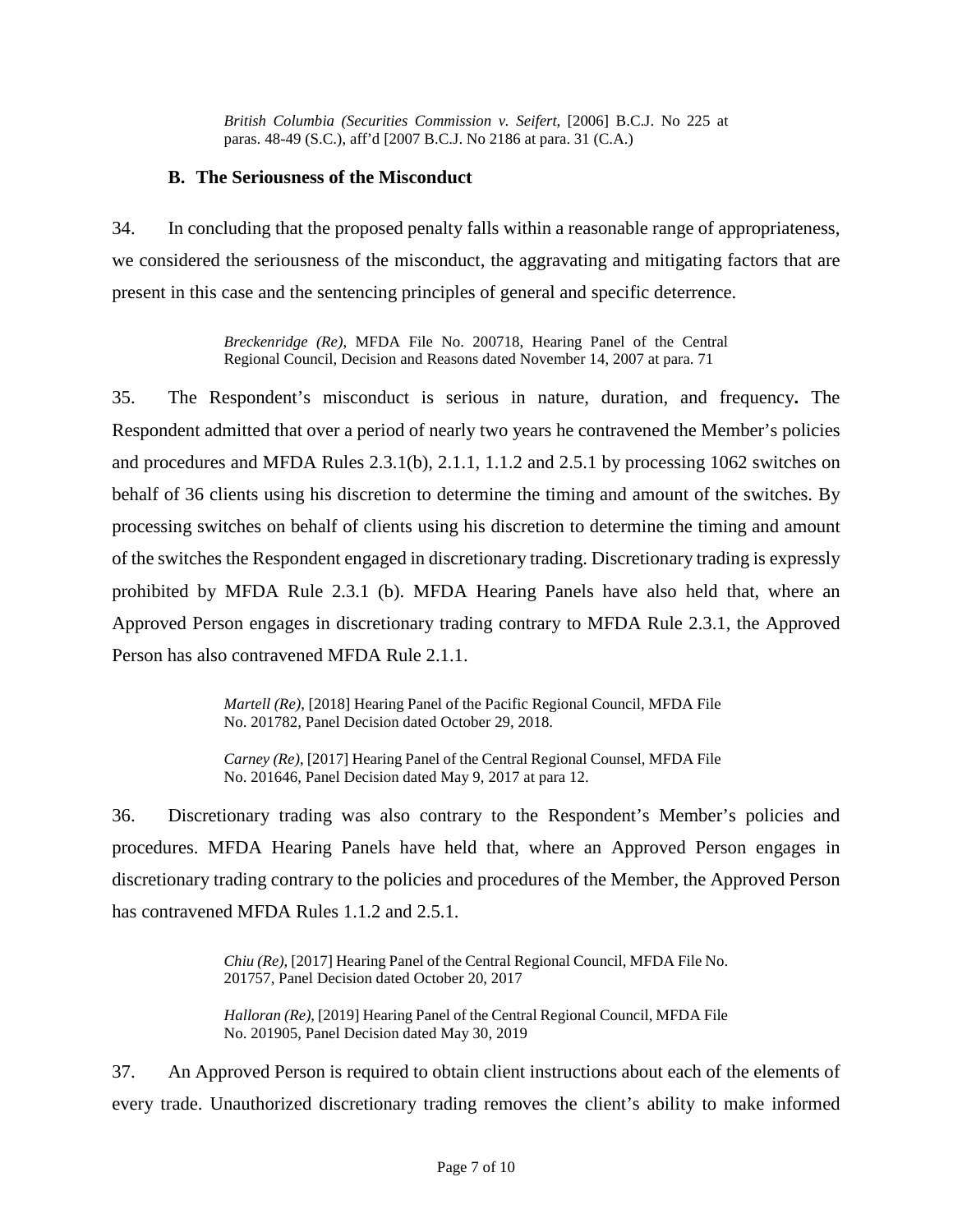decisions about their investments. It also subverts the Member's ability to supervise trading activities and it destroys the integrity of the audit trail.

38. We were not persuaded by the argument that the Respondent mistakenly believed that the Limited Trading Authorization provided by his clients permitted him to exercise discretion to process the switches as described above. The Respondent is an experienced representative. It is part of his responsibilities to understand the authority conferred by a Limited Trading Authorization. Each unauthorized transaction put the Respondent's clients' investments at risk.

39. The Respondent lacks the education, skills, and experience to engage in discretionary trading. Discretionary trading may only be carried out by Portfolio Managers who are certified to do so.

40. Discretionary trading is an inherently high-risk activity which requires specific education and training. By engaging in discretionary trading without the necessary education, skill and experience the Respondent put his clients' investments at risk. It was only good fortune that there was no investor harm.

# **C. Aggravating and Mitigating Factors**

41. We considered the following aggravating and mitigating factors in reaching our decision that the proposed settlement was reasonable and proportionate.

#### **Aggravating Factors**

42. The Respondent has been registered in the securities industry for almost 20 years and is an experienced dealing representative.

43. The misconduct occurred over prolonged two-year period from 2016 to October 2018.

# **Mitigating Factors**

44. There were several mitigating factors in this case.

- i. The Respondent's misconduct did not result in any investor harm.
- ii. There were no investor complaints.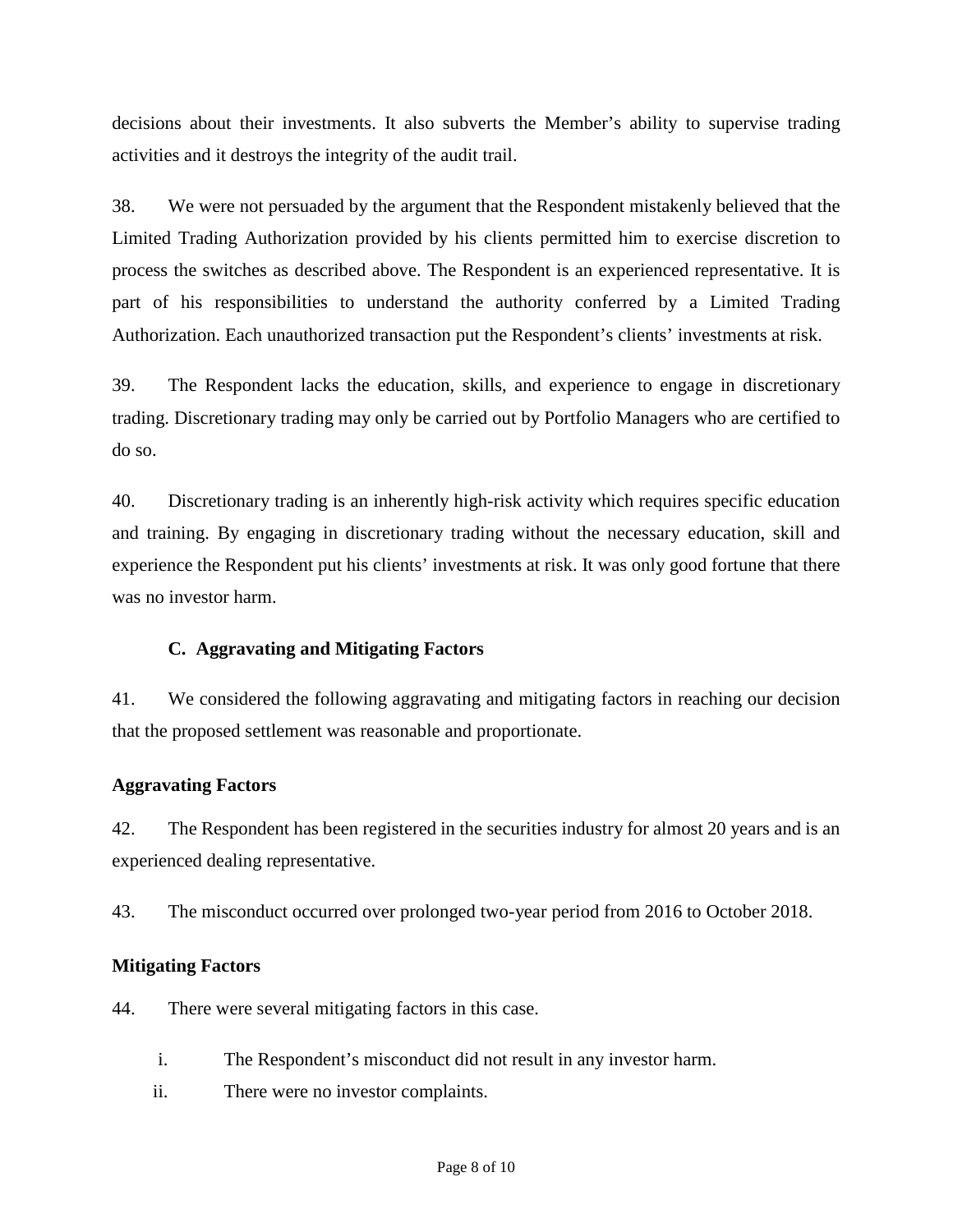- iii. The Respondent did not reap any financial benefit from his misconduct.
- iv. The Respondent has not been the subject of any prior MFDA proceedings.
- v. The Respondent has expressed remorse for his actions.
- vi. The Respondent settled with the MFDA.

#### **VI. COSTS**

45. The Costs award is not inappropriate.

#### **VII. CONCLUSION**

46. The Respondent was under supervision from July 2018 until December 2019. The Member gradually reduced the level of supervision from close to normal. From the Member's actions, we can infer that the Member was satisfied that the Respondent is now complying with their policies and MFDA Rules. The Respondent paid the Member \$17,786 for the cost of supervision.

47. Staff provided five previous MFDA decisions which addressed discretionary trading. We agree with Staff's submission that the *Martell* case is the best comparator. We also agree that the high number of switches in this case, 1064 demands a higher penalty. Each individual unauthorized transaction presents a risk. Based on a review of the cases and taking into consideration the facts put before us and the factors discussed above, we are satisfied the proposed sanctions fall within a reasonable range of appropriateness.

48. In all of the circumstances, we are satisfied that the proposed sanctions, including the two month suspension of the Respondent's authority to work in the securities industry, the \$35,000 fine and \$5,000 costs will serve as a specific deterrence to Mr. Arena and as general deterrence to others in the industry who may contemplate engaging in similar misconduct in the future.

49. We therefore accepted the Settlement Agreement and made an order reflecting the agreed upon sanctions against Mr. Arena.

50. We also disagree with Staff's submission that the Respondent's motive to assist his clients lessens the seriousness. The fact that the Respondent engaged in this misconduct to achieve a lower average cost for the equity mutual fund units purchased on behalf of the clients by attempting to purchase the equity mutual funds at times where the market price for the mutual funds had